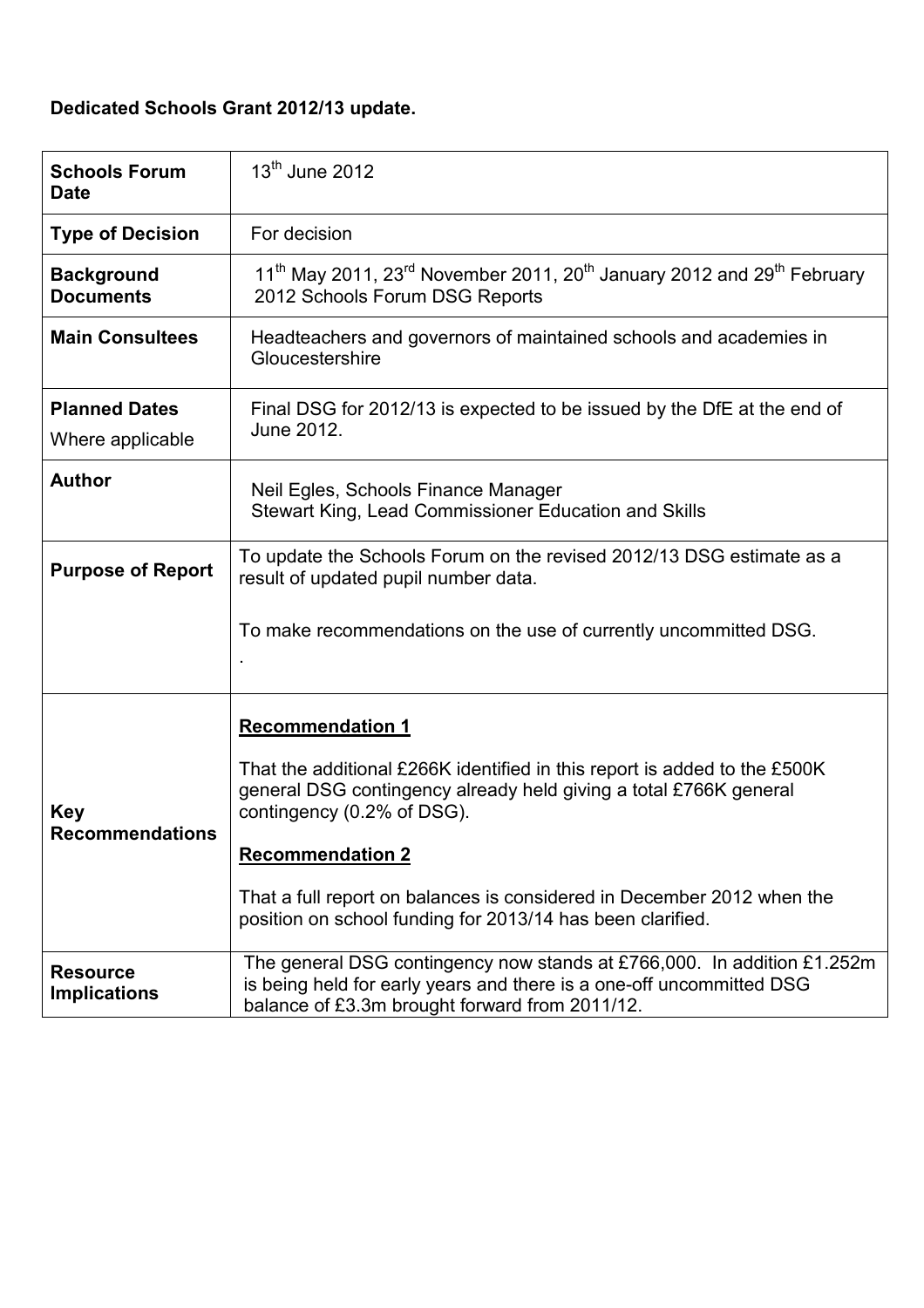## **Background**

At  $20<sup>th</sup>$  January 2012 Forum an estimated DSG of £377,150K (before academy recoupment) was reported based on 80,917 pupils.

At that point in time 94% of the count was based on October 2011 school pupil numbers.

The remaining 6% of the count related to early years pupils with a small element for pupil referral units, general hospital schools and alternate provision.

The previous year's pupil numbers had been used for these as the pupil numbers would not be available until March 2012. The Forum was therefore alerted to the risk of under or overestimating the DSG resource at that stage of the year.

#### DSG at point school budgets were issued in March 2012

Updated pupil numbers were received during March 2012 and these were used in order to produce a revised DSG estimate and calculate the final school budgets.

This resulted in an increase of:

|                                      | £000    |                                      |
|--------------------------------------|---------|--------------------------------------|
| <b>January 12 DSG Estimate</b>       | 377,150 |                                      |
| Additional 76 School pupils          |         | 354 Allocated to schools in March 12 |
| Additional 156 early years pupils    |         | 727 Held for early years growth.     |
| <b>Revised DSG Estimate March 12</b> | 378,231 |                                      |

At that point these updates were based on the provisional January 2012 school pupils and March 2012 early years numbers, but were still subject to further checks and updates for submission errors or cross border duplicate adjustments up to the end of June 2012.

## Current Position

The estimated DSG for 2012/13 is now £378,497K. This is an increase of £266K due to a further 57 school pupils. These pupils were included in the issued school budgets but were not included in the March 12 DSG estimate due to an invalid pupil indicator being used. This means the additional £266K is currently uncommitted.

It should be noted that the DfE does not confirm the final DSG until the end of June 2012 and it is therefore still subject to further amendment until the DfE notification is received.

#### Recommendation 1

That the additional £266K identified in this report is added to the £500K general DSG contingency already held giving a total £766K general contingency (0.2% of DSG).